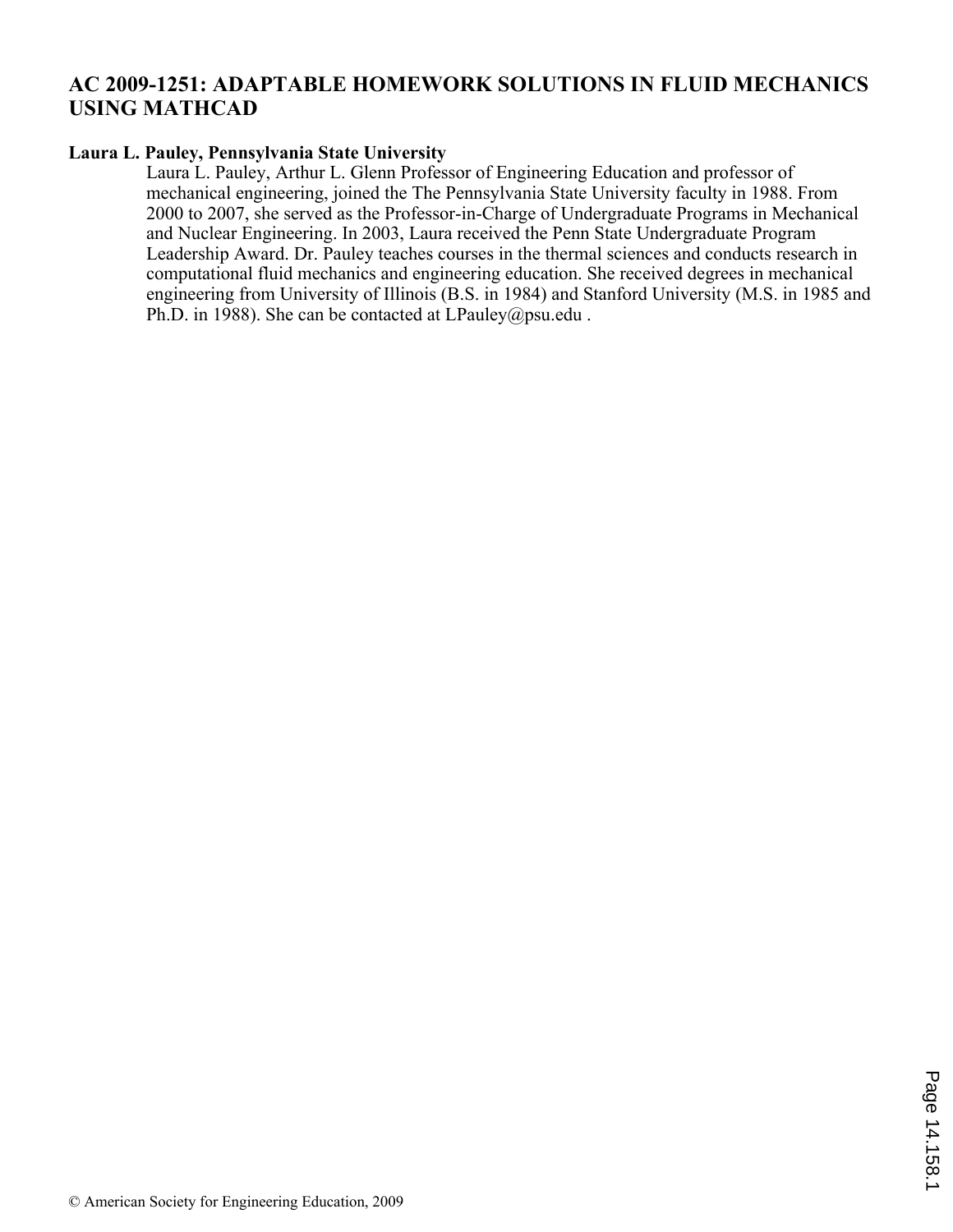# **Adaptable Homework Solutions in Fluid Mechanics Using Mathcad**

## **Introduction**

One challenge in teaching undergraduate courses is to develop new homework and exam problems each semester. Problems from the textbook are often not used more than one or two semesters because students find the solutions posted online or get solutions from a fellow student.

This paper describes the development of homework problems and solutions for an undergraduate fluid mechanics course using Mathcad. Mathcad is well suited for this purpose since publication quality output is generated with equations in a publication-style format, embedded figures, and graphs. Mathcad also includes parameter dimensions in the calculations. Using the Mathcad-generated homework problems allows an instructor to easily create modified homework problems each semester. Assigning modified homework problems each semester encourages students to work on the assignment instead of seeking a previously posted solution. The Mathcad-generated problems also allow the instructor to easily modify problems for use on exams.

Mathcad-solved problems have been incorporated into many engineering textbooks and homework probems<sup>1,2</sup>. The Mathcad web site provides a list of Mathcad textbooks and engineering textbooks using Mathcad for problem solving<sup>3</sup>. In many texts, Mathcad is used as a problem solving tool by students for more advanced problems. Student assignments and projects using Mathcad have also been reported<sup>4</sup>. Example problems include solutions of ODE's, solutions of set of linear equations, and iterative solutions. The present paper, however, demonstrates the use of Mathcad by the instructor to generate homework problems and solutions that can be easily revised.

# **Instructor Problem Solutions**

Four adaptable homework problems for an undergraduate fluid mechanics course have been developed and are included in the Appendix. The Mathcad files can be sent to instructors by email request to the author.

The first page of many of the Mathcad files is the "instructor work space". The original problem statement is given at the top of the page. Problem parameters that can be varied are then listed in blue highlighted areas. On the "instructor work space", the instructor can add reminders and notes about the problem. To assist the instructor, the input section of the worksheet includes a range of typical values that would be assigned for the problem. Some critical variables might also be calculated in the "instructor work space" to assure that the problem is defined as intended. For example, pipe flow and boundary layer flow problems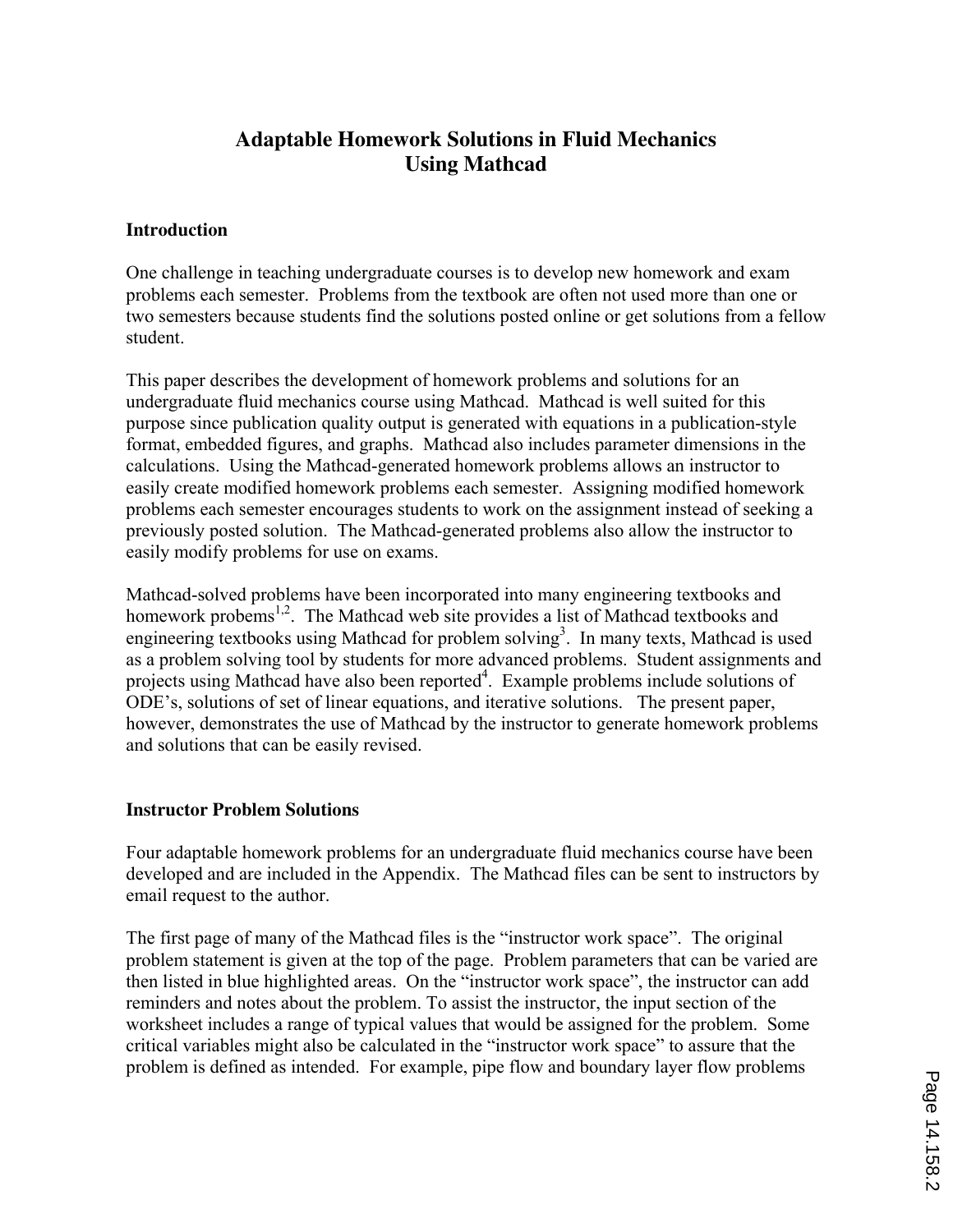might include the calculation of Reynolds number in the "instructor work space" to check if the flow is laminar or turbulent under the stated flow conditions. At the bottom of the "instructor work space" the problem statement is repeated with the instructor specified values of the parameters. This problem statement can be pasted into a homework assignment.

The problem solution to be posted for the students starts on the second page of the Mathcad file. The problem statement is listed at the top of the problem solution page. The problem statement is the same as at the top of the "instructor work space" except that the instructor specified values of the parameters are included. The problem solution then follows with all problem solving steps listed including given, find, properties, assumptions, solve, solution, and comments. The final answer is boxed and highlighted.

The four example adaptable homework solutions in the Appendix were selected to demonstrate various capabilities of Mathcad. Example 1 shows a laminar pipe flow problem. In the "instructor work space" the Reynolds number is calculated so that the instructor can verify that the selected values describe laminar flow having a Reynolds number below 2300. Example 2 is a manometer problem with the fluid and column height specified by the instructor. The third example demonstrates the analytical solution and plotting capabilities of Mathcad. The fourth example solves a turbulent pipe flow problem. The Reynolds number is again calculated in the "instructor work space" to verify that the selected values describe turbulent flow conditions. The solution given to the students indicates that the Darcy friction factor is found using the Moody Diagram. In the Mathcad solution, however, the Darcy friction factor is solved in the "instructor work space" using the explicit relation by S.E. Haaland.<sup>5</sup> It is also possible to solve for the Darcy friction factor iteratively in the "instructor" work space" using the Colebrook Equation. The value calculated for the Darcy friction factor is then displayed in the student solution where the students would use the Moody diagram. This demonstrates how the "instructor work space" can be used for "behind the scenes" calculations not expected of the student and therefore not shown in the solution given to the students.

# **Using Mathcad for Problem Solutions**

Preparing problem solutions in Mathcad required several commands that might not be commonly used in Mathcad calculations. These particular commands and methods are listed here as a reference for others instructors wanting to develop Mathcad solutions.

Variable Subscripts. Many times Mathcad variables contain an unformatted character string, similar to that used in other programming languages. To make the Mathcad solution more similar to a printed text, a variable name can be written with a subscript by entering a period before the subscript. When the variable is entered as "P.1" Mathcad will display the variable as " $P_1$ ". (The input and variable name in Mathcad do not include the quote marks.)

Highlight Solution. To box and highlight an equation, mark the box and click on Format $\rightarrow$ Properties $\rightarrow$  Display. You can then "show border" and "highlight region" in a desired color.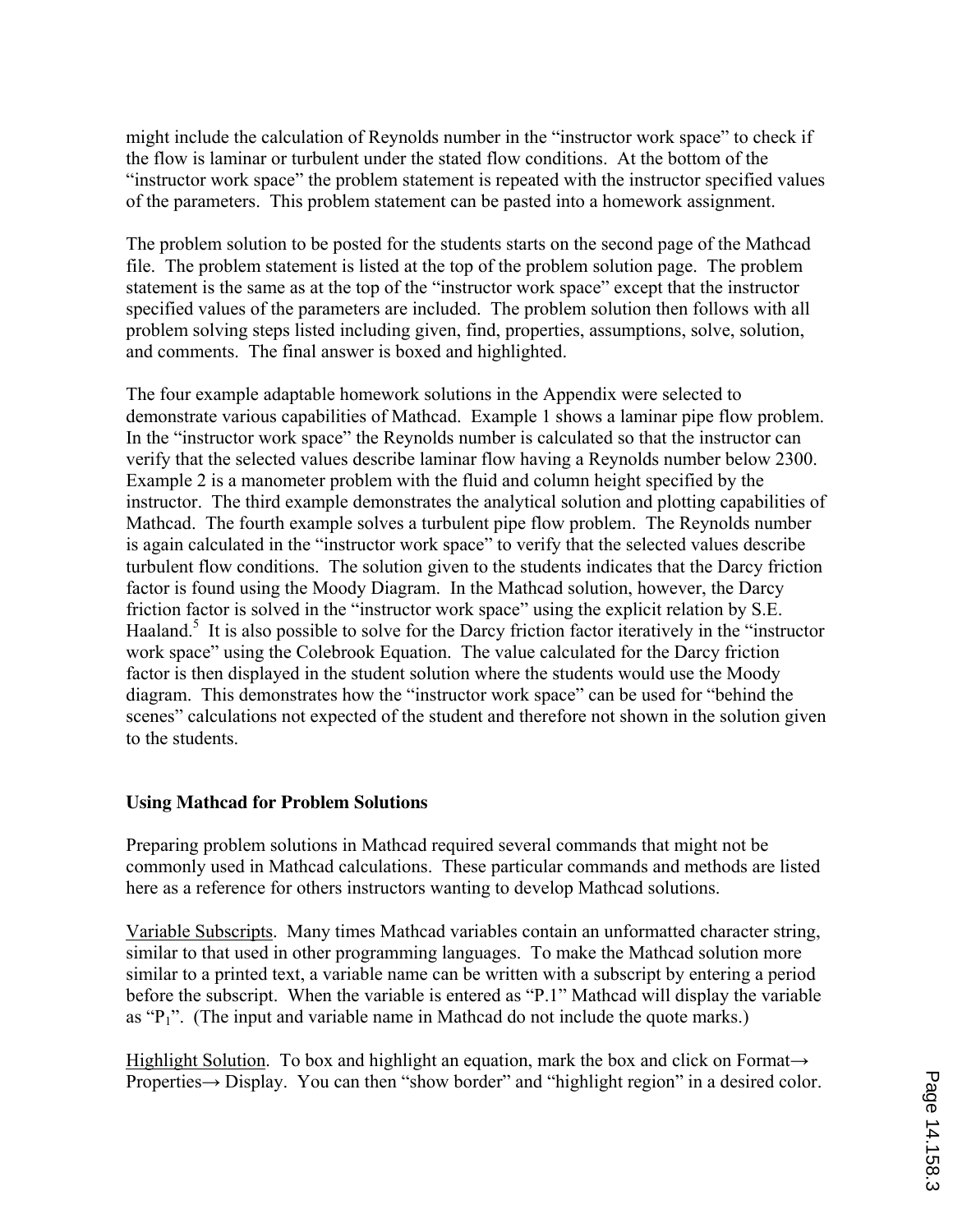In the Mathcad examples, I have highlighted the problem solution and the instructor specified variables in the "instructor work space".

Display Values of Variables in Equation. Published solutions usually include equations in variable form, equations with values substituted for the variables, and then the final answer. Mathcad can show the substitution of numbers into an equation explicitly using "explicit, ALL<sup>"6</sup>. To show the variable substitution in an equation, enter "[ctrl sft .] explicit, ALL". (The three keystrokes in the brackets are pressed down at the same time. No spaces are included in the command line.) This can also be done using the Symbolic window by typing the name of the variable being solved, clicking on "explicit" in the symbolic window, and then typing ",ALL". Example 2 in the Appendix uses "explicit,ALL" in the solution as shown below:

$$
P_A := SG_{oil}\rho_{water}g \cdot h
$$
  
P<sub>.A</sub> explicit ALL  $\rightarrow 0.86 \left[ 998 \cdot \left( \frac{kg}{m^3} \right) \right] \left[ 9.81 \cdot \left( \frac{m}{s^2} \right) \right] \cdot (2 \cdot cm)$ 

The gravitational acceleration, g, is a built-in constant having a value of 9.807 m/s<sup>2</sup> unless redefined by the user. I found that the built-in value of g is not substituted into the equation when using "explicit, ALL". I needed to redefine the variable in the "instructor work space" to have the value appear in the variable substitution.

Using "explicit,ALL" shows the desired substitution of parameter values into the equation. The Mathcad equation, however, includes the phrase "explicit,ALL" and makes the solution appear more as a program step than a printed solution. To remedy this, I created a textbox mask with " $P_A$ =" and placed it over the beginning of the equation. To make the textbox large enough to cover the "P<sub>A</sub> explicit, ALL  $\rightarrow$ " I included several tab spaces before the text to lengthen the mask and a carriage return before and after to increase the height of the mask.

Example 1 also used "explicit,ALL" for several calculations. In this case, the defining equation was used as a mask for the "explicit,ALL" words. Several problems can be seen in the hf calculation. The numerical value for V was not substituted into the equation. Instead, the previous equation defining V in terms of Q and d was inserted and the numerical values for Q and d displayed. In addition, the Darcy friction value previously calculated is not rounded in the "explicit,ALL" equation. Attempts to resolve these problems were not successful.

Solving Equations Analytically. Equations can be solved symbolically (analytically) using [cntl .]. (The two keystrokes in brackets are pressed down at the same time.) An example of this can be seen in Example 3 in the appendix. When the values of some variables are specified earlier in the solution, the symbolic solver substitutes known variable values and continues to solve the other variables symbolically. An example of this is above the plot in Example 3. Note that the units of velocity have become separated into the numerator and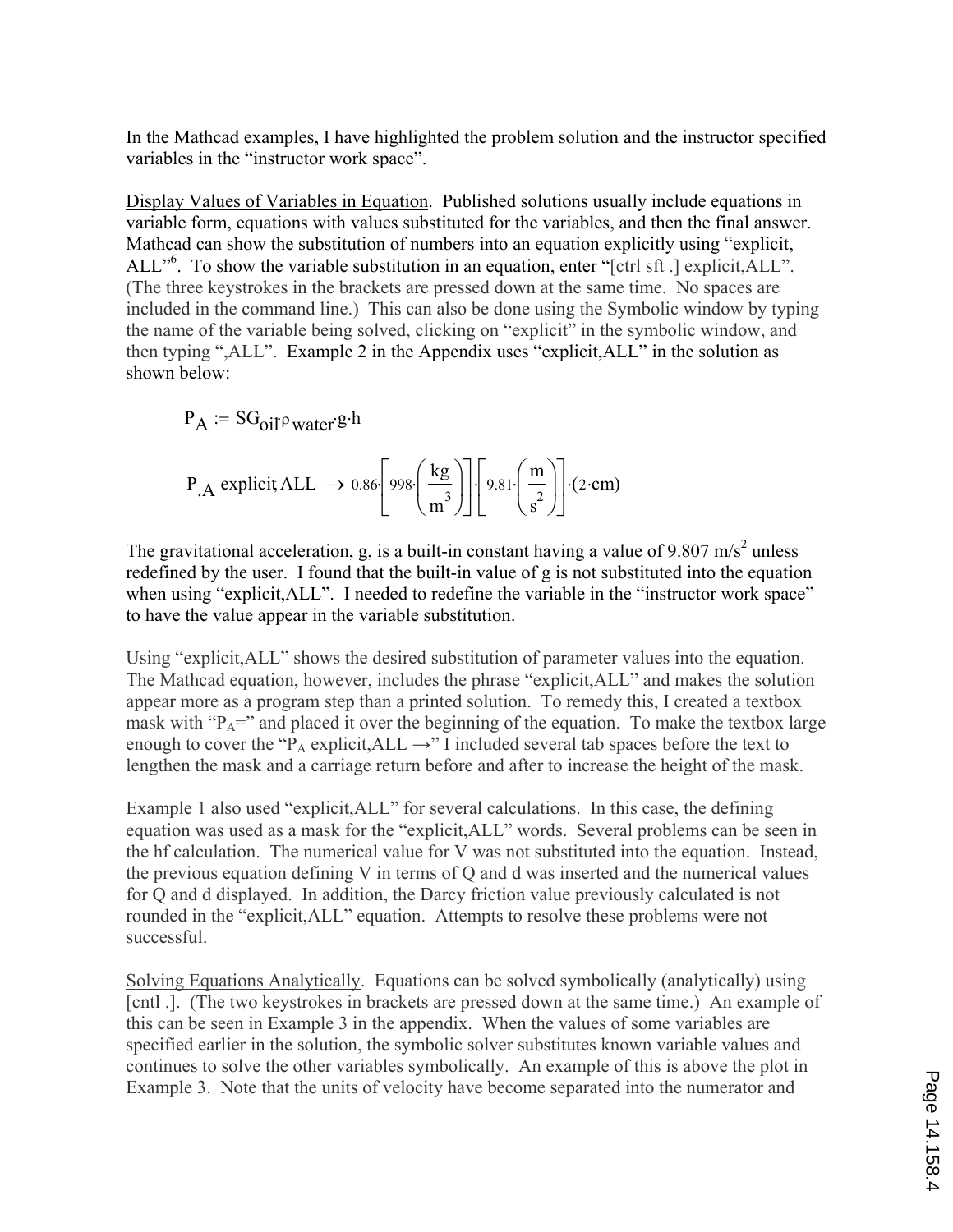denominator. Using "explicit,ALL" described in the previous paragraph results in the same splitting of dimensions. I do not yet know how to remedy this problem.

Solution Headings. Common Solution headings such as "Given" and "Find" are also Mathcad functions. Adding a space after the title name will change the heading from function to text mode. The heading can then be formatted.

Steam Tables. In a thermodynamics course, steam properties are used in many problems. Mathcad does not have built-in steam properties but others have developed these functions to be used in Mathcad<sup>7</sup>.

Changing Display of Units. Mathcad will combine units into commonly used single units when possible. If you do not want the units to be simplified, go to Format $\rightarrow$ Results and turn off the "Simplify Units when Possible" option.<sup>8</sup>

Figures. Figures can be created in Mathcad using the SmartSketch LE application included with Mathcad. (The version of SmartSketch included with Mathcad is a limited version.) Dimensions in the SmartSketch figure can be linked to values in the Mathcad program. This allows the figure dimensions to be modified when values in Mathcad are changed. This capability seems ideal for modifying problem solutions. However, I found SmartSketch LE to be non-intuitive and I was not able to successfully create an active sketch after reading the help materials provided. Static figures can also be created in another application, such as Word, and then cut and pasted into Mathcad. The figures in appendix of this paper were created in MS Word using the shapes and text box. The separate components were grouped together and pasted into Mathcad. The quality of the figures in MS Word was good but the transfer to Mathcad degraded the quality. Several "special paste" options were tested without improvement of the figures.

### **Observations and Conclusions**

Developing these few Mathcad examples took much time. Some of the formatting and solution commands described in the previous section were new to me. When I was unfamiliar with the commands, I found it difficult to locate the appropriate help section. The tutorial instructions for some commands, such as the explicit solution, lacked some important details. In some cases, I found the needed information in articles written by users instead of the Mathcad tutorial and help information. I needed to piece together information from several locations to create the output format I desired. After developing these four examples, I think that developing other solutions will be much easier by modifying one of these existing examples.

There are several aspects of the solution that I would like to improve. I would like to input figures into Mathcad without degrading the quality. I would like to develop a better control of the solution formatting such as the placement of the dimensions at the end of Example 3. Currently the problem statement is not automatically updated with the user values. I have not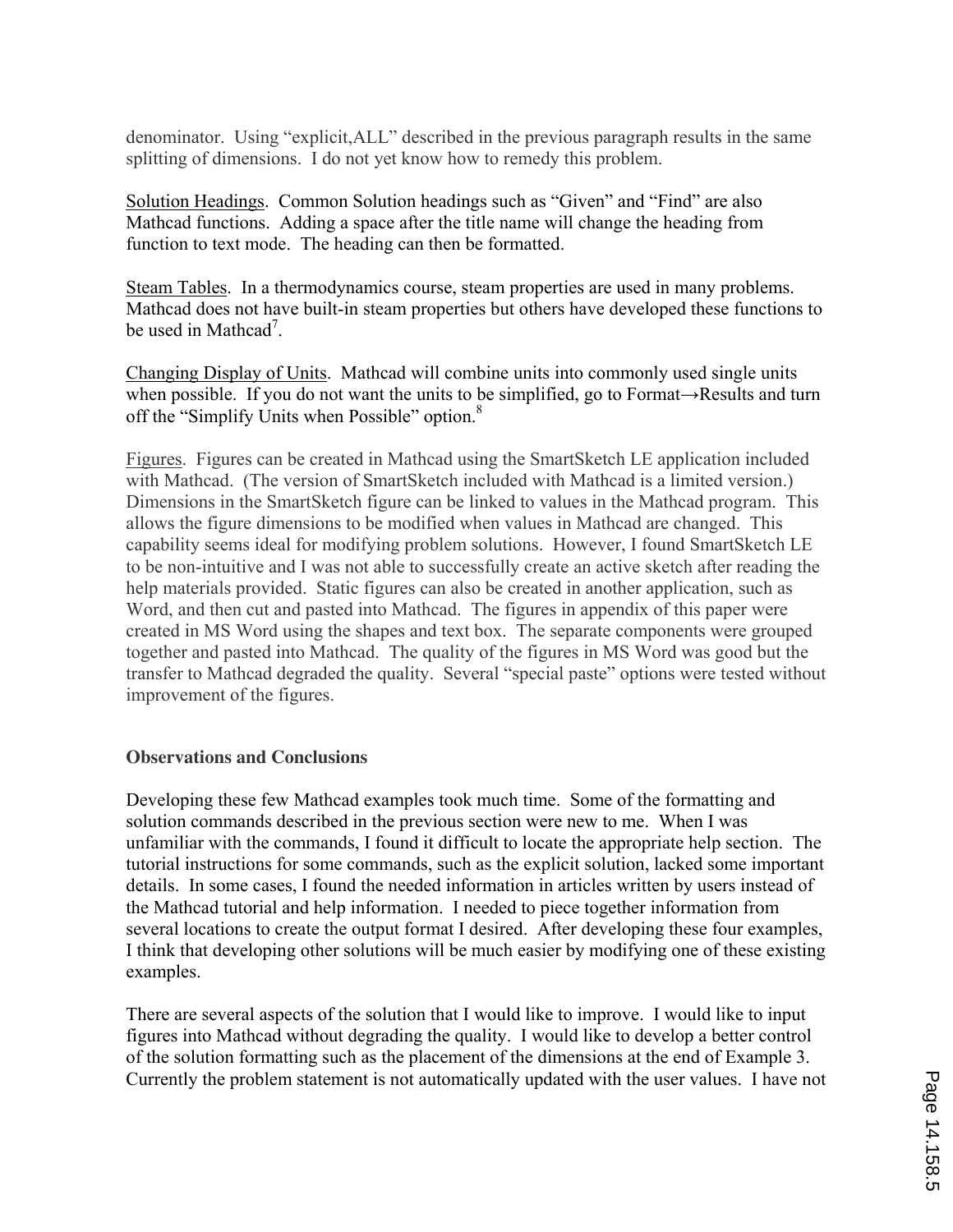found a way for values in the text to be updated without also inserting the variable names in an equation. I would also like to develop a way to allow the user to specify the fluid and have the Mathcad solution insert the appropriate property values. More text description will be added to the problem solutions as they are refined.

Overall, I find the current Mathcad solutions to be readable and easily modified with new values of the flow variables. I plan to develop more problem solutions using Mathcad so that homework and exam problems can be easily modified each year.

#### **References**

 $\overline{a}$ 

2 Bedford, Keith W., Streeter, Victor L., Wylie, E. Benjamin, *Fluid Mechanics 9th Ed.*, WBC/McGraw-Hill, New York, NY.ISBN 0-07-062537-9(Bundled with *The Student Edition of Mathcad 7*.)

<sup>4</sup> B.K. Hodge, R.P. Taylor, (2002), "Piping-System Solutions Using Mathcad" *Computer Applications in Engineering Education* **10(2)**:59-78.

5 S.E. Haaland, (1983), "Simple and Explicit Formulas for the Friction Factor in Turbulent Pipe Flow," *Journal of Fluids Engineering*, March 1983, pp. 89-90.

<sup>6</sup> L. Bondaryk, "Identifying the Use and Source of Numbers" at PTC Express http://www.imakenews.com/ptcexpress/e\_article001032571.cfm?x=b11,b3jsqcsB,w

 $^7$  A.A. Alexandrov, V.F. Ochkov, K.A. Orlov, and A.V. Ochkov "Finding the Values of Steam Properties with Mathcad" at http://www.imakenews.com/ptcexpress/e\_article001062509.cfm?x=b11,b3jsqcsB,w and http://www.icpws15.de/papers/01\_Ind-07\_Orlov.pdf .

<sup>8</sup> L. Bondayrk, "Using Units in Mathcad" at http://www.imakenews.com/ptcexpress/e\_article001008459.cfm?x=bc7qVh0,b7qh6mCp

### **Appendix**

Example 1. Laminar Pipe Flow

- Example 2. Manometer
- Example 3. Flow Acceleration
- Example 4. Turbulent Pipe Flow

<sup>&</sup>lt;sup>1</sup> F.P. Beer & E.R. Johnston "Vector Mechanics for Engineers" http://www.mhhe.com/engcs/engmech/beerjohnston/vm/solutions.mhtml

<sup>&</sup>lt;sup>3</sup> http://www.mpassociates.gr/software/distrib/science/mathsoft/allbooks.html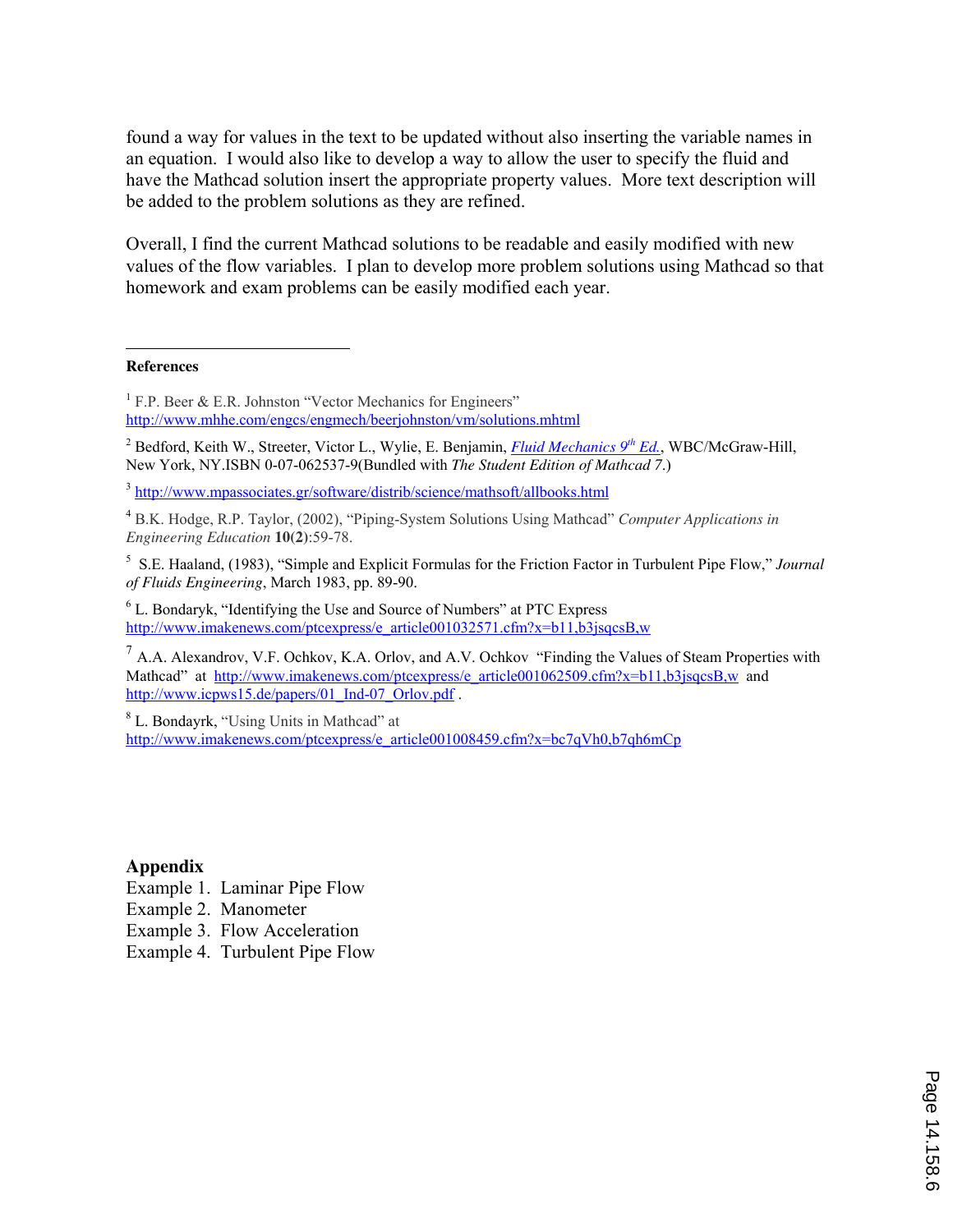#### **INSTRUCTOR WORK SPACE**

Example Problem 1 Fluid Mechanics

What is the pressure drop produced by a  $0.001 \text{ m}^3/\text{s}$  flow of oil through a horizontal  $5 \text{ meter}$ length of 2 cm diameter iron pipe?

Several parameters highlighted in blue can be changed in this problem:



The revised problem description is:

What is the pressure drop produced by a 0.001  $\text{m}^3\text{/s}$  flow of oil through a 5 meter length of 2 cm diameter iron pipe?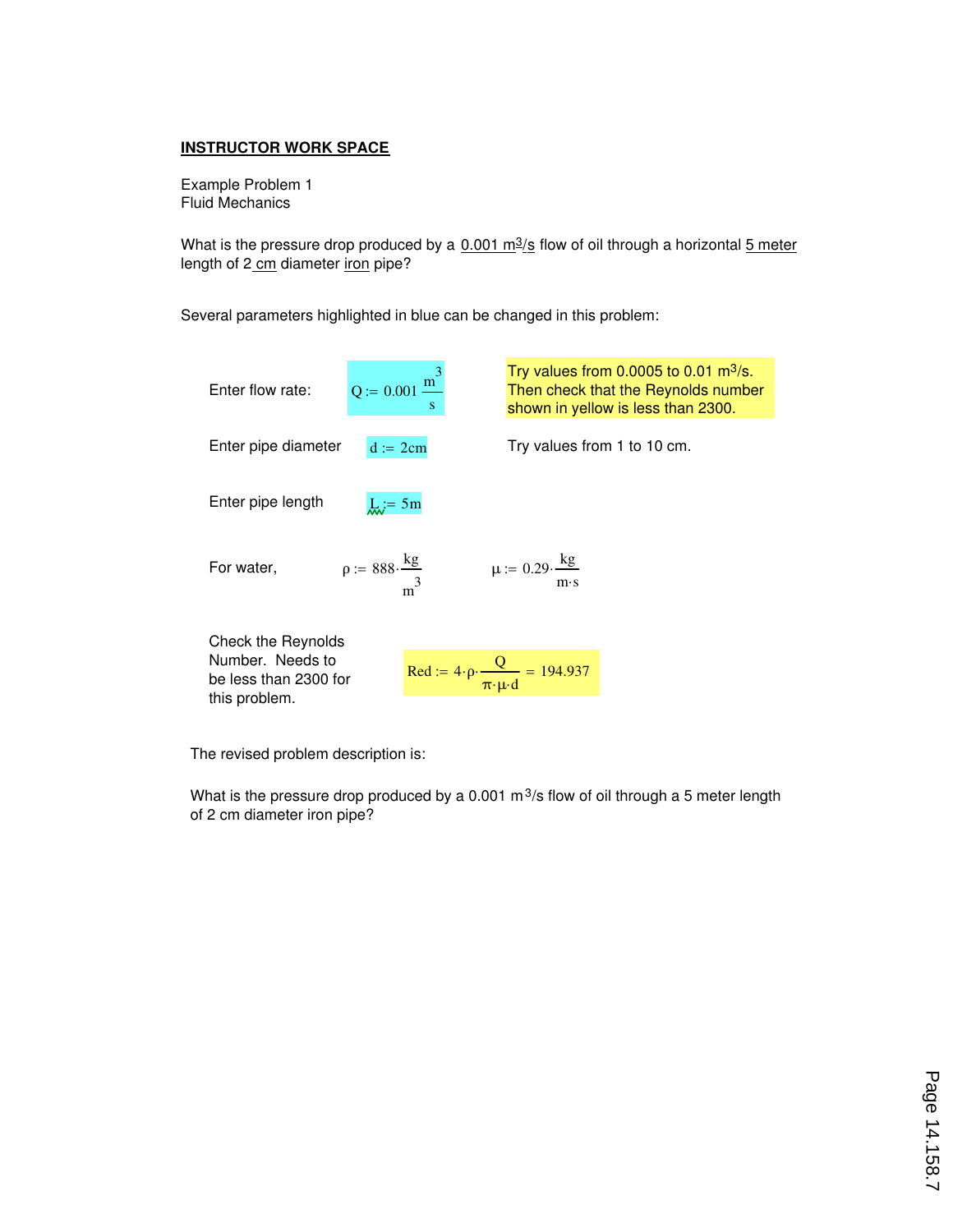#### **SOLUTION for Example Problem 1**

What is the pressure drop produced by a 0.001  $\text{m}^3\text{/s}$  flow of oil through a 5 meter length of 2 cm diameter iron pipe?

**GIVEN**  $Q = 1 \times 10^{-3} \frac{m^3}{2}$ s  $= 1 \times 10^{-5}$  m  $d = 0.02$  m  $L = 5$  m

**FIND** Pressure drop in the pipe.

**PROPERTIES** for oil 
$$
\rho = 888 \frac{\text{kg}}{\text{m}^3}
$$
  $\mu = 0.29 \frac{\text{kg}}{\text{m} \cdot \text{s}}$ 

#### **SOLVE**

.

Find the average flow velocity in the pipe.

$$
M = \frac{Q}{\frac{\pi}{4} \cdot d^2} \rightarrow \frac{0.001 \cdot \left(\frac{m^3}{s}\right)}{\left[\frac{\pi}{4} \cdot (2 \cdot cm)^2\right]} = 3.183 \frac{m}{s}
$$

Calculate the Reynolds Number.

$$
\therefore \text{ Re}: = \rho \cdot V \cdot \frac{d}{\mu} L \implies 888 \cdot \left(\frac{kg}{m^3}\right) \cdot \left[\frac{0.001 \cdot \left(\frac{m^3}{s}\right)}{\left[\frac{\pi}{4} \cdot (2 \cdot cm)^2\right]} \right] \cdot \left[\frac{2 \cdot cm}{\left[0.29 \cdot \left[\frac{kg}{(m \cdot s)}\right]\right]} \right] = 194.937
$$

If Re<2300, the flow is laminar. For laminar pipe flow, the Darcy friction factor is:

$$
f := \frac{64}{Re} = 0.328
$$

The frictional head loss in the pipe is

$$
hf := \left(\frac{V^2}{2 \cdot g}\right) \cdot \left(\frac{L}{d}\right) \cdot f \longrightarrow \frac{\left[\frac{\pi}{4} \cdot (2 \cdot cm)^2\right]}{(2 \cdot g)} \cdot \left[\frac{5 \cdot m}{(2 \cdot cm)}\right] \cdot 0.32831058361839272 = 42.401 \text{ m}
$$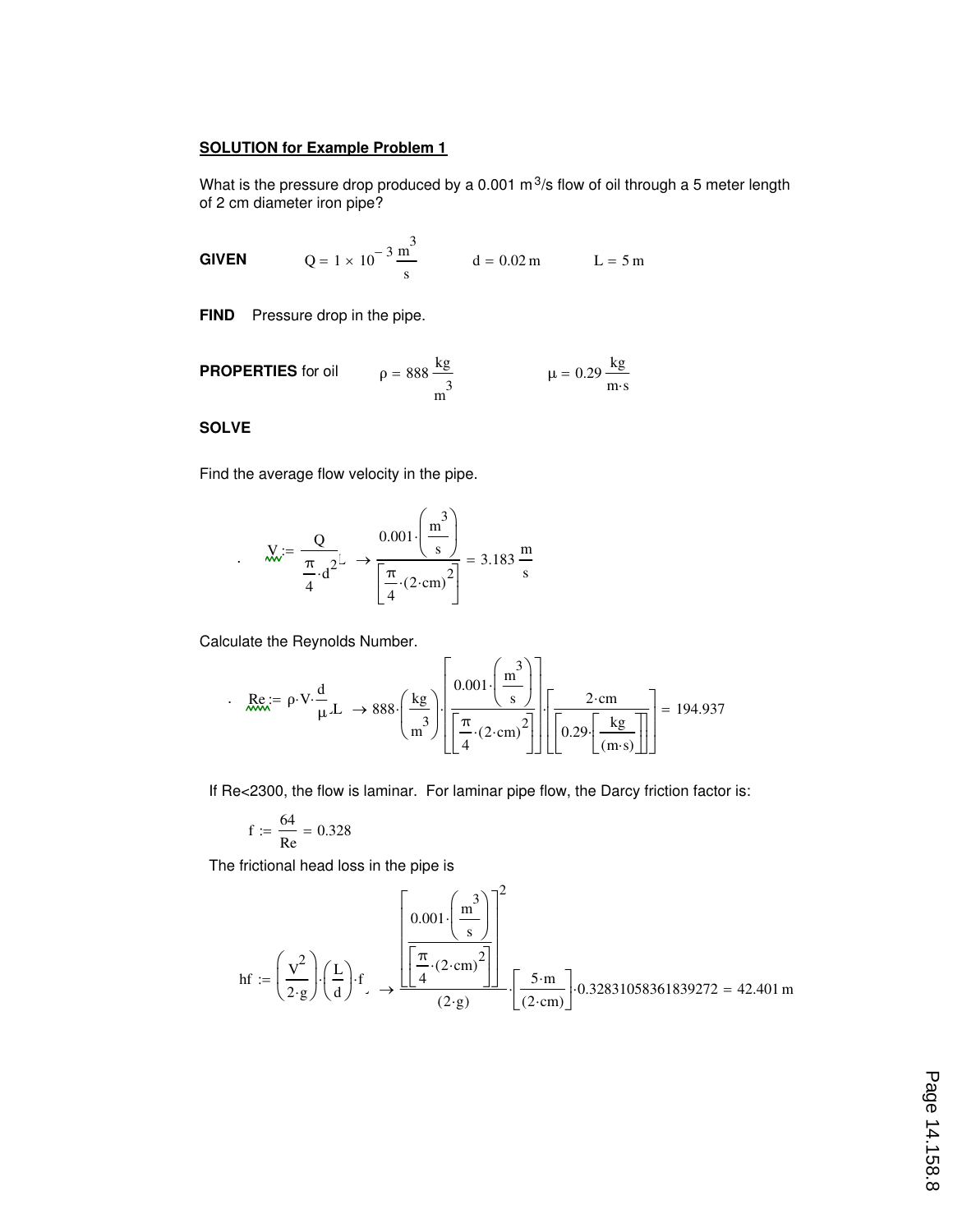The mechanical energy equation

$$
\frac{P_1}{\rho \cdot g} + \frac{(V_1)^2}{2} + z_1 = \frac{P_2}{\rho \cdot g} + \frac{(V_2)^2}{2} + z_2 + h_s + h_f
$$

Simplifies for this problem since the velocity and height do not change from point 1 to point 2. The pressure drop is

 $P_1 - P_2 = \rho \cdot g \cdot hf = 3.692 \times 10^5 Pa$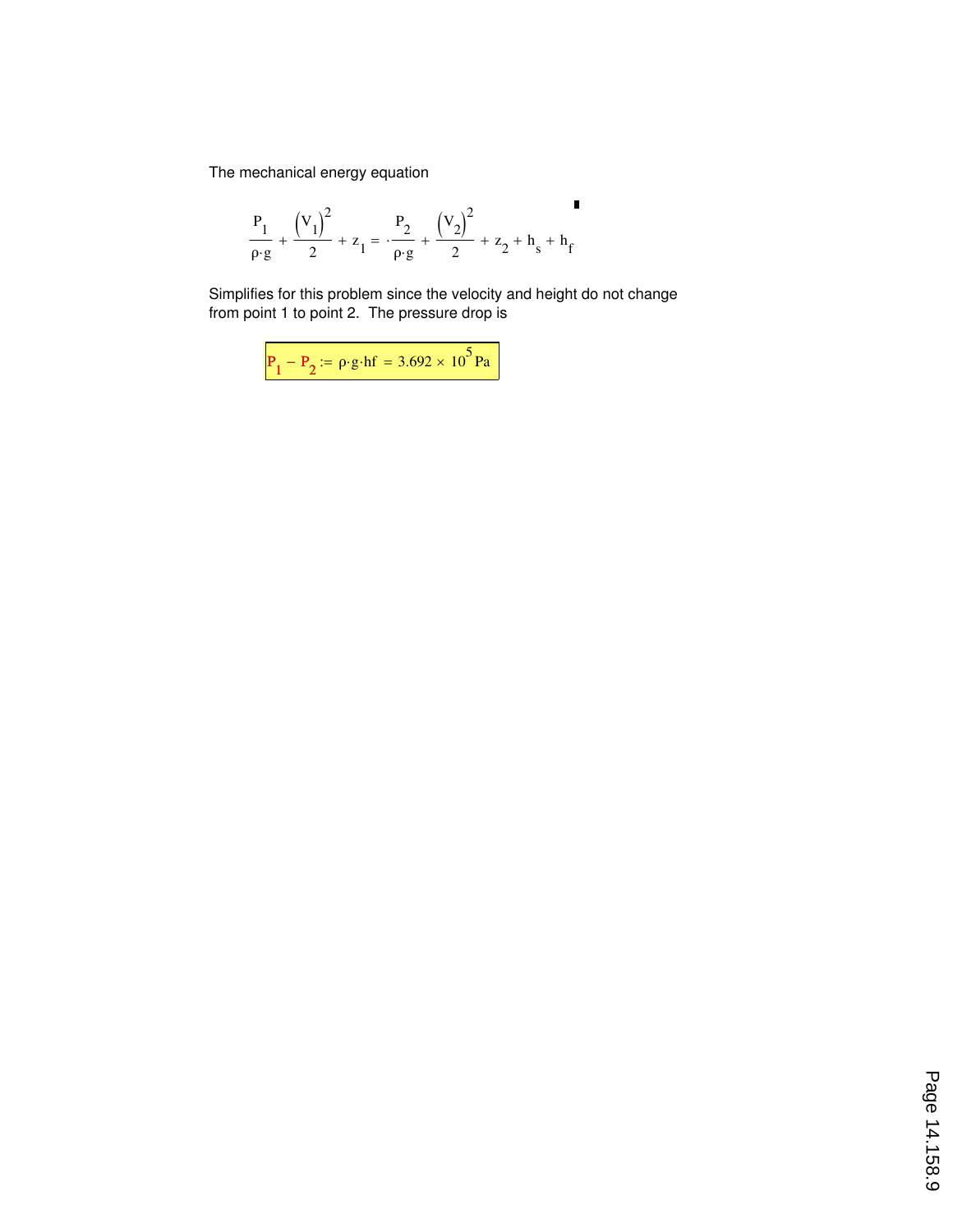#### **INSTRUCTOR WORK SPACE**

Example Problem 2 Fluid Mechanics

What is the pressure in pipe A if the oil manometer has a reading of 20 cm?

Several parameters highlighted in blue can be changed in this problem:

Enter fluid height in the manometer  $h := 20cm$ 

Typical manometer readings range from 2 to 30 cm.

Enter the oil specific weight  $SG<sub>oil</sub> := 0.86$ 

$$
g_v := 9.81 \frac{m}{s^2}
$$

For water,  $\rho_{\text{water}} \coloneqq 998$ kg  $:= 998 \cdot \frac{12}{\text{m}^3}$  Other manometry fluids can also be used: Gasoline: SG=0.68 Ethyl Alcohol: SG=0.79 Mercury: SG=13.61 SAE 30 Oil: SG=0.89 Glycerin: SG=1.27

The revised problem description is:

What is the pressure in pipe A if the oil manometer has a reading of 20 cm?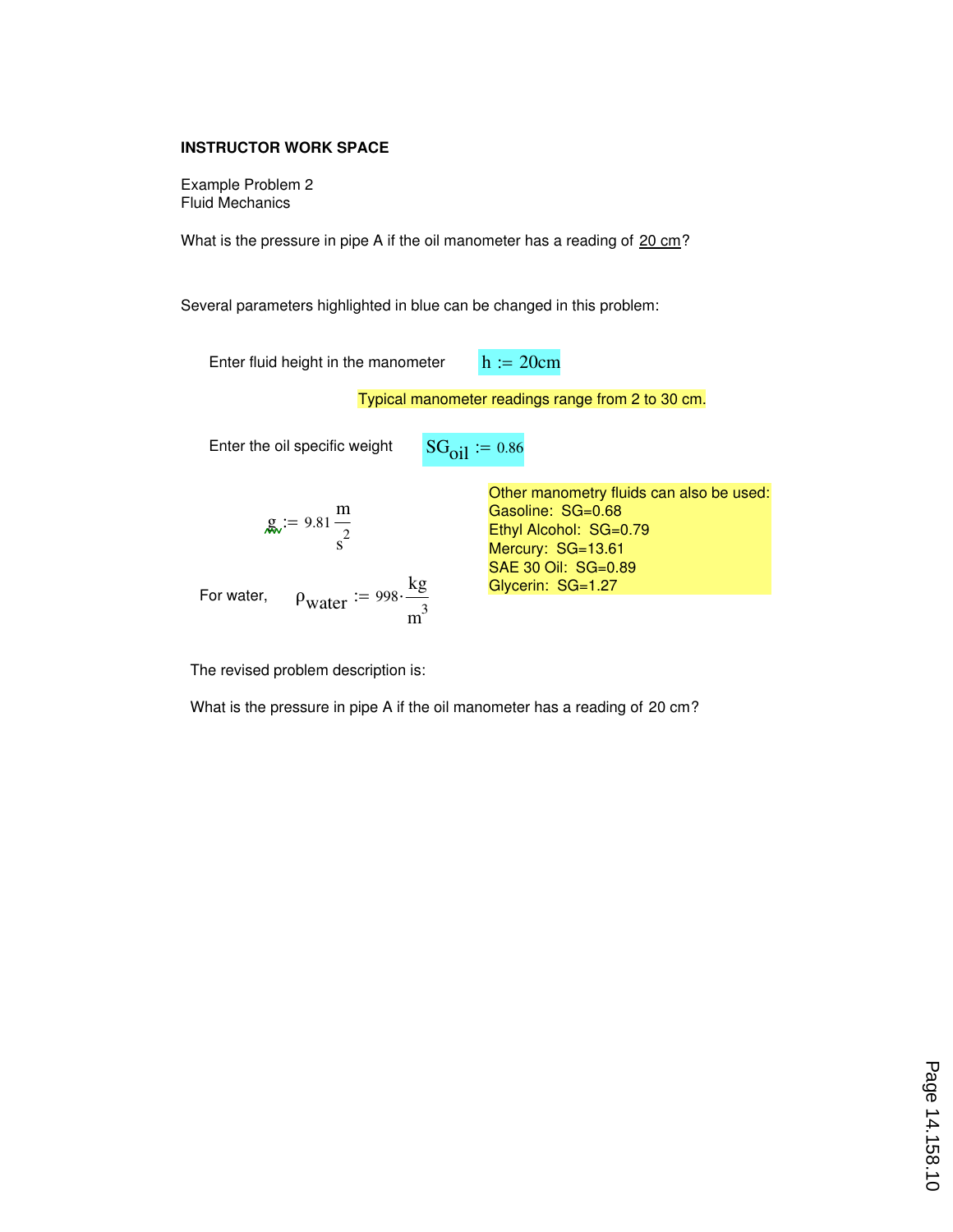# **SOLUTION for Example Problem 2**

What is the pressure in pipe A if the oil manometer has a reading of 20 cm?

### **GIVEN**

height of manometry fluid is  $h = 0.2 m$ Specific Gravity of oil is  $SG_{oil} = 0.86$ 

#### **FIND**

The gage pressure in the pipe.

#### **PROPERTIES**

density of water is  $\rho_\text{water}$  = 998

**SOLVE**

 $P_A := SG_{oil} \cdot \rho_{water} \cdot g \cdot h$ 

$$
P_A = 0.86 \cdot \left[ 998 \cdot \left( \frac{kg}{m^3} \right) \right] \cdot \left[ 9.81 \cdot \left( \frac{m}{s^2} \right) \right] \cdot (20 \cdot cm)
$$

kg

 $= 998 \frac{12}{\text{m}^3}$ 

 $P_A = 1.684 \times 10^3 Pa$ 



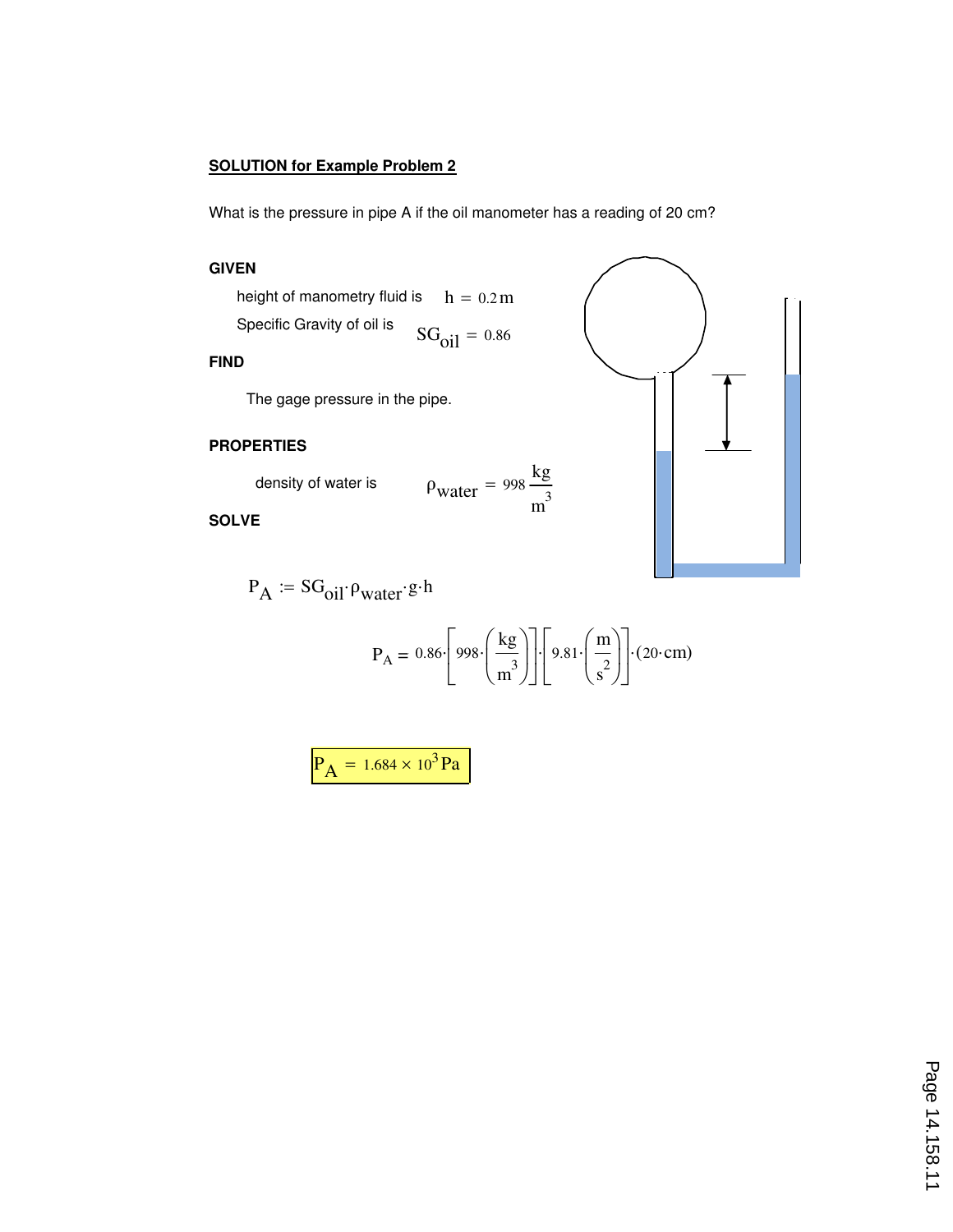### **Example Problem 3 Fluid Mechanics**

From inviscid flow analysis, the velocity along the line AB is found to have only one component of velocity with



a. Find the location of maximum deceleration when U0=3 and R=0.5 Find the deceleration

$$
u(x)\left(\frac{d}{dx}u(x)\right) \to -\frac{2\cdot R^2\cdot U_0^2\left(\frac{R^2}{x^2}-1\right)}{x^3}
$$

Find the location where ax is minimum

$$
a(x) := u(x) \cdot \left(\frac{d}{dx}u(x)\right) \rightarrow -\frac{2 \cdot R^2 \cdot U_0^2 \cdot \left(\frac{R^2}{x^2} - 1\right)}{x^3}
$$

$$
\frac{d}{dx}a(x) \to \frac{4 \cdot R^4 \cdot U_0^2}{x^6} + \frac{6 \cdot R^2 \cdot U_0^2 \cdot \left(\frac{R^2}{x^2} - 1\right)}{x^4}
$$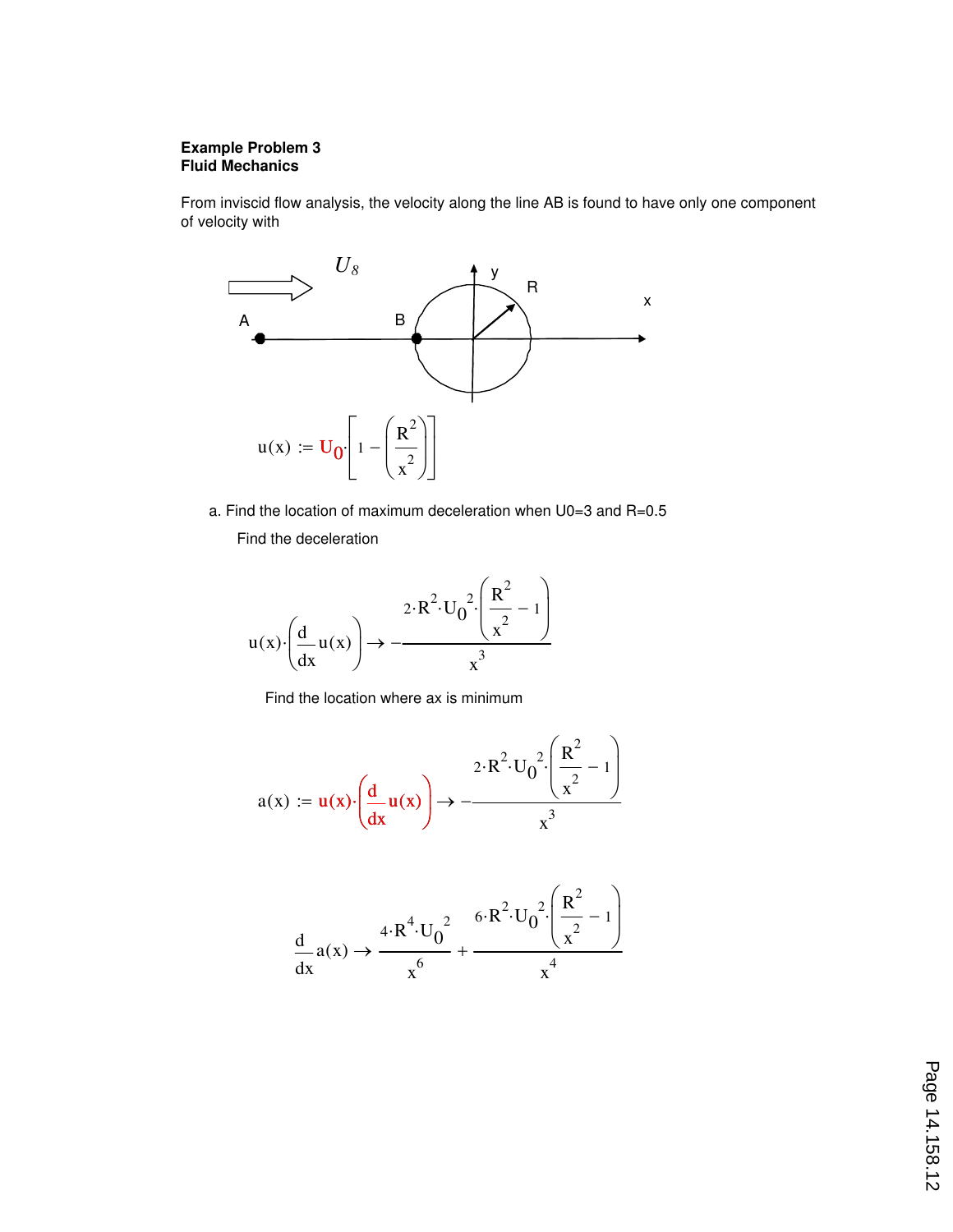b. Plot the acceleration when

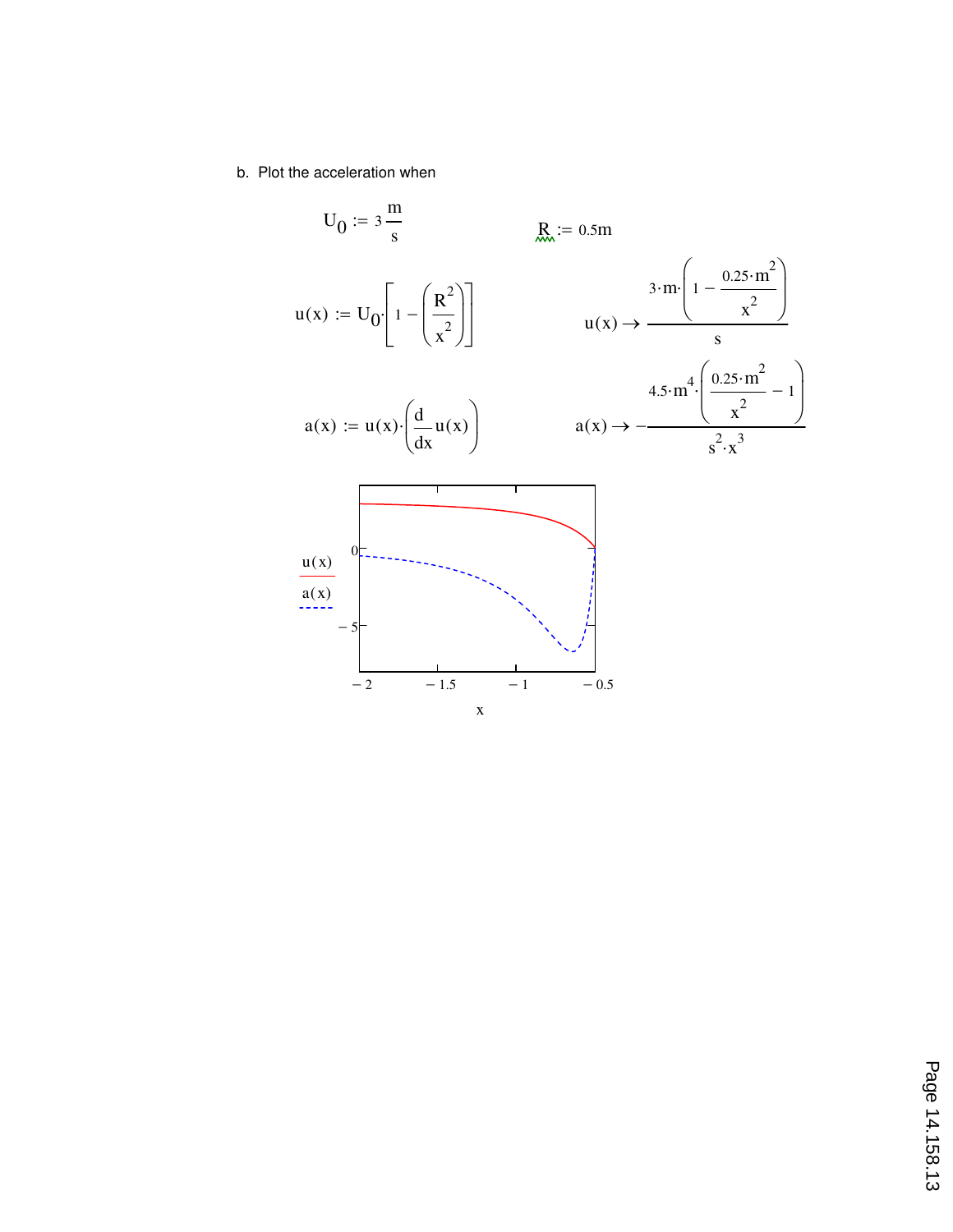#### **INSTRUCTOR WORK SPACE**

Example Problem 4 Fluid Mechanics

What is the pressure drop produced by a 0.2  $\text{m}^3$ /s flow of water through a horizontal 50 meter length of 10 cm diameter cast iron pipe?

Several parameters can be changed in this problem:



The revised problem description is:

What is the pressure drop produced by a 0.2  $m<sup>3</sup>/s$  flow of water through a 50 meter length of 10 cm diameter cast iron pipe?